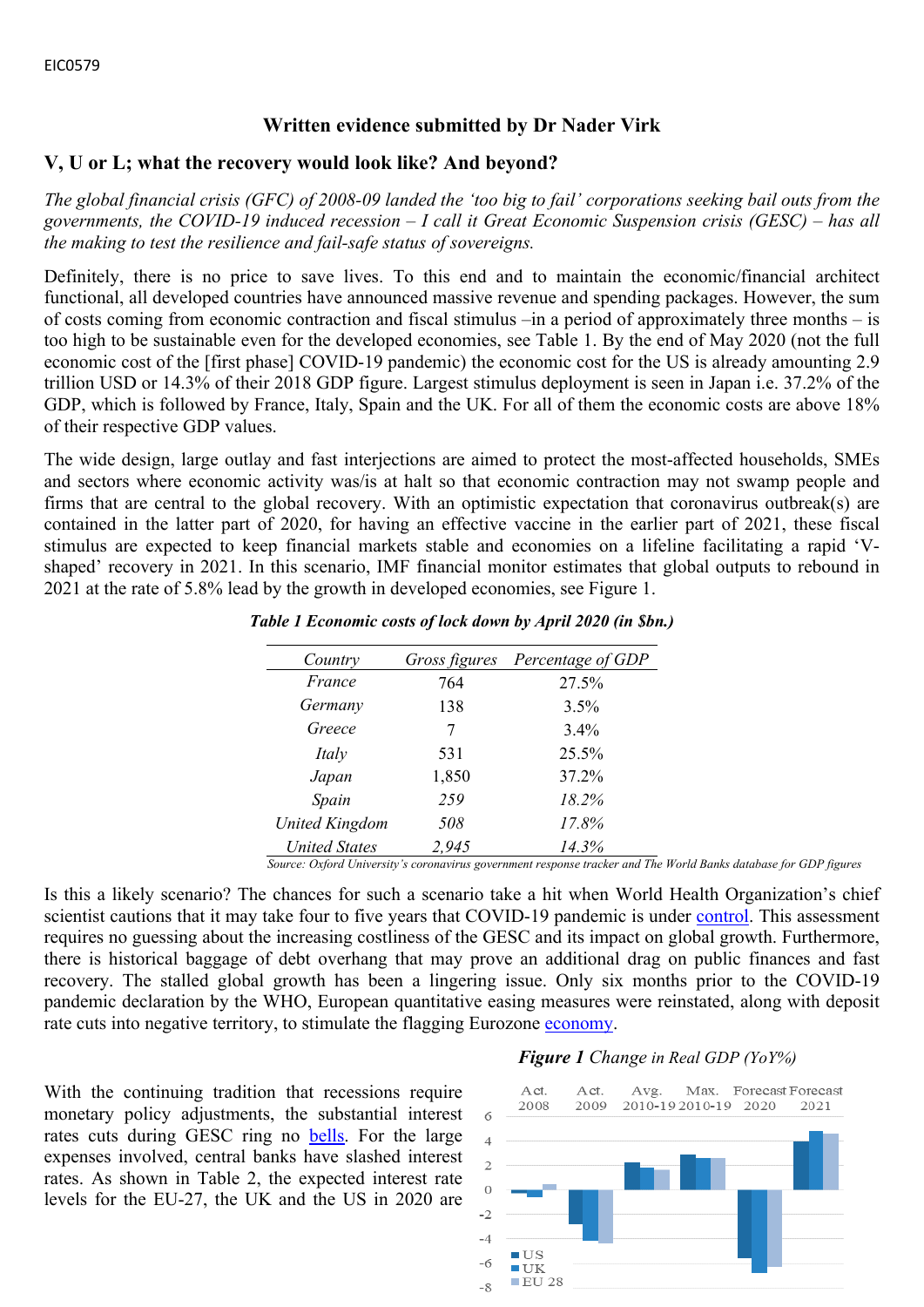estimated to be lower than what we witnessed during Global financial crisis (GFC) of 2008 and 2009. A similar story emerges, in Figure 2, when the yield spread of these economies are analysed.

*Source: IMF fiscal monitor*



The likely impact of continual in sub-zero or negative interest rates – in the worst case scenario – is reduced public spending and increased public savings. For longterm assessment, see [here](https://www.ft.com/content/478fe908-5168-11ea-8841-482eed0038b1) and in the ongoing episode see [here.](https://www.ft.com/content/ccccaed4-d82c-4856-963d-5197878fdd0d)

*Table 2* Yearly Central Bank Rate (%)

| Country | 2008 | Act. $Act.$ | $\begin{array}{cc} Act. & Avg. \ 2009 & 2010-19 \end{array}$ | $2010 - 19$ | Max. Forecast<br>2020 |
|---------|------|-------------|--------------------------------------------------------------|-------------|-----------------------|
| US      | 03   | 03          | 08                                                           | 2.5         | 0 <sub>3</sub>        |
| UK      | 20   | 0.5         | 0.5                                                          | 08          | 01                    |
| EU 28   | 27   |             | 05                                                           |             |                       |



Source: Bloomberg Source: Bloomberg Source: Bloomberg Source: Bloomberg Source: Bloomberg

|                       | Act.   | Act.   | Avg.    | Max.    | Forecast    |
|-----------------------|--------|--------|---------|---------|-------------|
| Country               | 2008   | 2009   | 2010-19 | 2010-19 | <i>2020</i> |
| France                | 68.8   | 83.0   | 93.1    | 98.5    | 115.4       |
| Germany               | 65.5   | 73.0   | 72.6    | 82.4    | 68.7        |
| Greece                | 109.4  | 126.7  | 170.3   | 184.8   | 200.8       |
| Italy                 | 106.14 | 116.59 | 129.4   | 135.35  | 155.54      |
| Japan                 | 183.28 | 200.88 | 227.56  | 237.38  | 251.91      |
| Portugal              | 75.643 | 87.799 | 120.37  | 132.94  | 134.95      |
| Spain                 | 39.712 | 53.261 | 86.955  | 100.7   | 113.42      |
| <b>United Kingdom</b> | 49.371 | 63.312 | 82.053  | 86.923  | 95.727      |
| <b>United States</b>  | 73.701 | 86.744 | 102.56  | 108.98  | 131.07      |
| Advanced G-20         | 84.703 | 99.058 | 110.43  | 114.21  | 131.77      |
| Emerging G-20         | 35.631 | 40.558 | 43.468  | 54.179  | 63.26       |

#### *Table 3* Government Debt as percentage of GDP

Source: IMF database

Protracted fiscal spending and reduced demand amid ebbing consumer confidence and spending will weigh heavily on government finances. To the extent that there might be impending solvency issues and unemployment rates might stay high for an extended period leaving profound economic marks.

On the top of this, other impending issue has been the increasing indebtedness of the global economies. Table 3 shows that the debt accumulation (as % of their GDP) in the developed economies have only increased since GFC. In most cases the forecast for 2020 is substantially higher than what has been recorded for was witnessed in 2008 and 2009. Resorting back to Figure 1, in more ways, the debt overhang has contributed to the anaemic global growth post GFC: the average (maximum) GDP growth remained around 2% (3%) for the EU-28, the UK and the US.

To cater the increasing public expenditure, as interest rates are expected to remain low, developed economies debt accumulation is larger and faster relative to the unprecedented debt accumulation during the period of 2010-19. For all the countries the sovereign issues in the first five months of 2020 have approached or exceeded the average issues during 2010-19, see Table 4. In the case of Japan and the US, the new debt issues are already